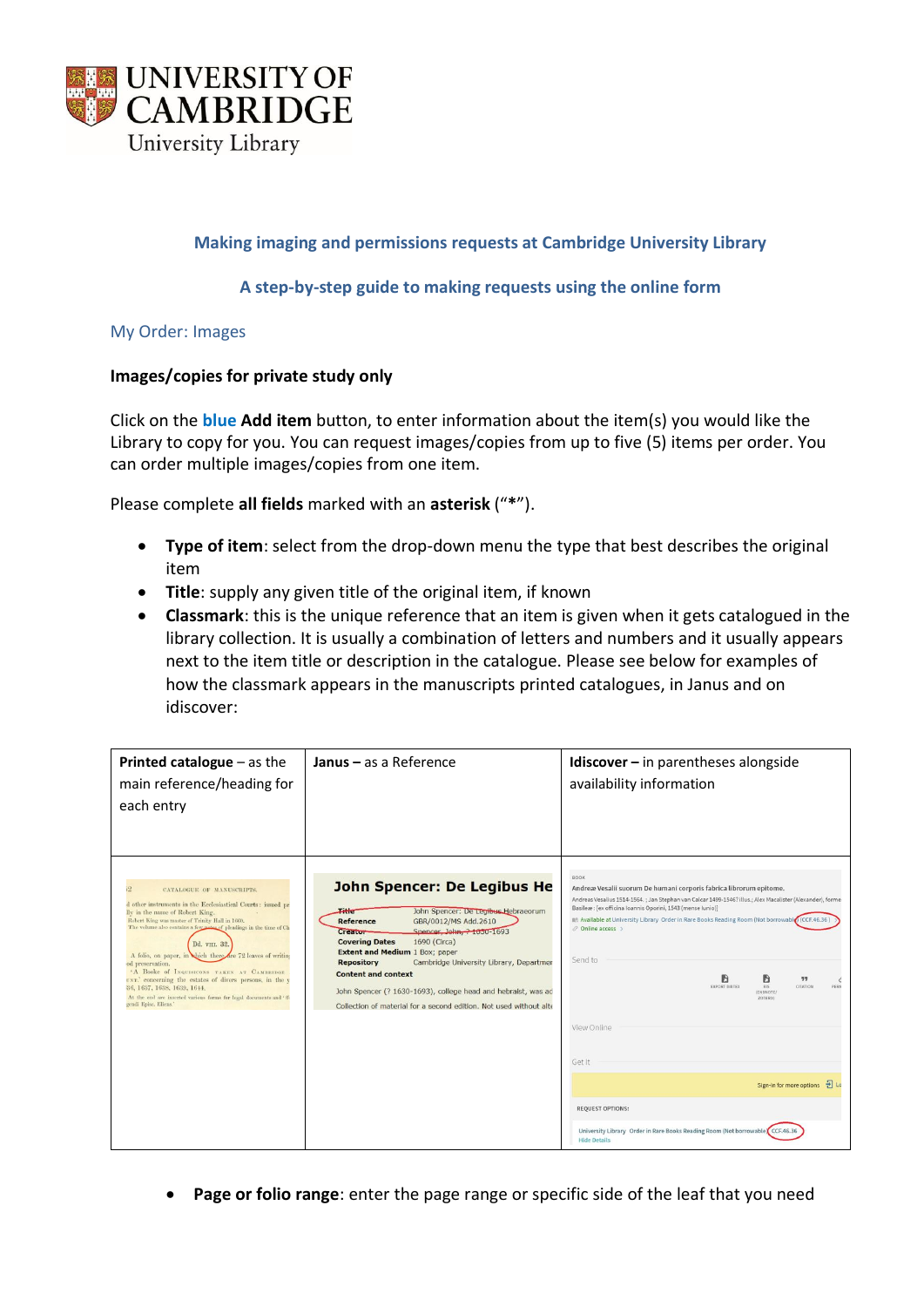

- **Description**: complete with any additional information that could help us identify the specific item/image/page you need
- **Microfilms**: some of the rare books and manuscripts in the collection are available in microfilm format. If you select this option, we will check the list of microfilms we hold and if copies are available, we will let you know if we can scan them and make these scans available to you. Please note that the Library only holds microfilms for a small part of the collection and that delivering a copy of a whole microfilm reel may take much longer than standard photography. If a microfilm does not exist, the quote you receive will be for producing copies according to our standard process.

Click on '**Save**' to proceed.

Click on the **blue Add item** button, to enter information about more items

### **OR**

Click on the **green** '**Next**' button to continue to the next stage of your order

### My order: Copyright Declaration

When you order an image for private study and non-commercial research, you need to agree to the terms of the copyright declaration. UK libraries need to have a record of your agreement to these terms to ensure that this service is offered according to current UK legislation.

Read each term carefully and think if it is in line with how you plan to use the requested copies. If in doubt, please let us know. You can show that you agree to each term by clicking on the checkbox next to it. (If you are a Librarian arranging for the supply of a copy on behalf of a reader, please ask the Library patron to submit the request and see [here](https://www.lib.cam.ac.uk/collections/departments/digital-content-unit/ordering-images) for more information on how requests are processed).

Note regarding unpublished works: under UK legislation, quotation from unpublished works is not allowed without permission from the copyright owner.

Click on the **green** '**Next**' button to continue to the next stage of your order

#### My order: My Details

Complete the relevant fields with your personal information and contact details to allow us to get in touch about your request. For more information about how we handle your personal information, please see: [http://www.lib.cam.ac.uk/privacy-policy](https://imagingservices.lib.cam.ac.uk/p/my-tasks)

Questions about whether you are a UK student, a member of the University of Cambridge, or an employee of Cambridge University Press are mainly for statistical purposes.

Click on the **green** '**Next**' button to continue to the next stage of your order

My order: Delivery, Payment, Terms and Conditions